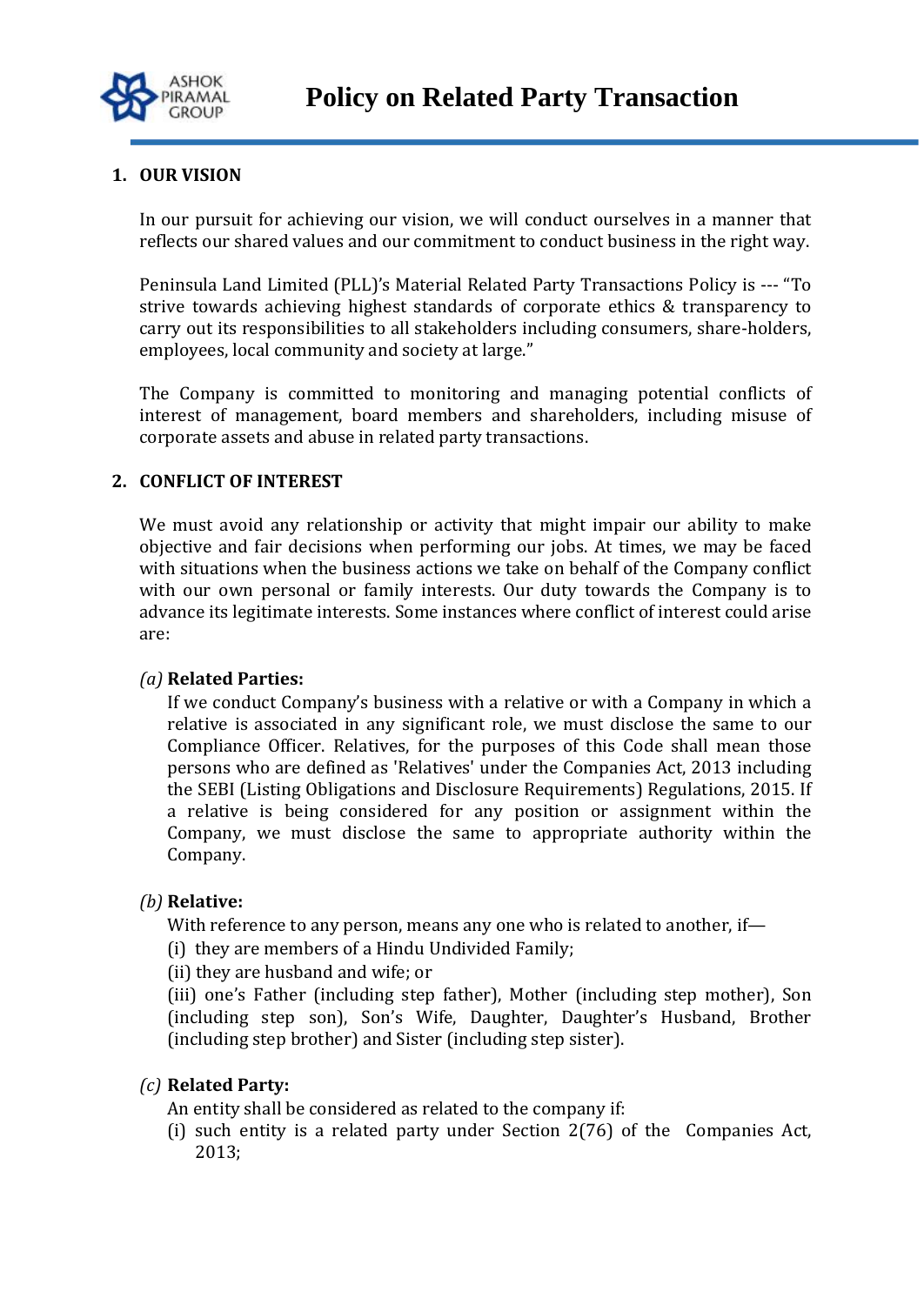

## **Section 2(76) of the Act includes**:

(i) a director or his relative;

(ii) a key managerial personnel or his relative;

(iii) a firm, in which a director, manager or his relative is a partner;

(iv) a private company in which a director or manager or his relative is a member or director;

(v) a public company in which a director and manager is a director and holds along with his relatives, more than two per cent of its paid-up share capital;

(vi) any body corporate whose Board of Directors, managing director or manager is accustomed to act in accordance with the advice, directions or instructions of a director or manager;

(vii) any person on whose advice, directions or instructions a director or manager is accustomed to act:

**Provided** that nothing in sub-clauses (vi) and (vii) shall apply to the advice, directions or instructions given in a professional capacity;

viii) any body corporate which is—

- a. holding, subsidiary or an associate company of such company;
- b. a subsidiary of a holding company to which it is also a subsidiary; or an investing company or the venturer of the company;";
- c. director other than an independent director or key managerial personnel of the holding company or his relative with reference to a company.
- ii) such entity is a related party under the applicable accounting Standards Such entity shall include:
- iii)a)any person or entity forming a part of the promoter or promoter group; or b)any person or any entity, holding equity shares: 20% (w.e.f. 1 Apr 22 and 10% w.e.f. 1 Apr 23) - either directly or on a beneficial interest basis, **at any time**, during the immediate preceding financial year;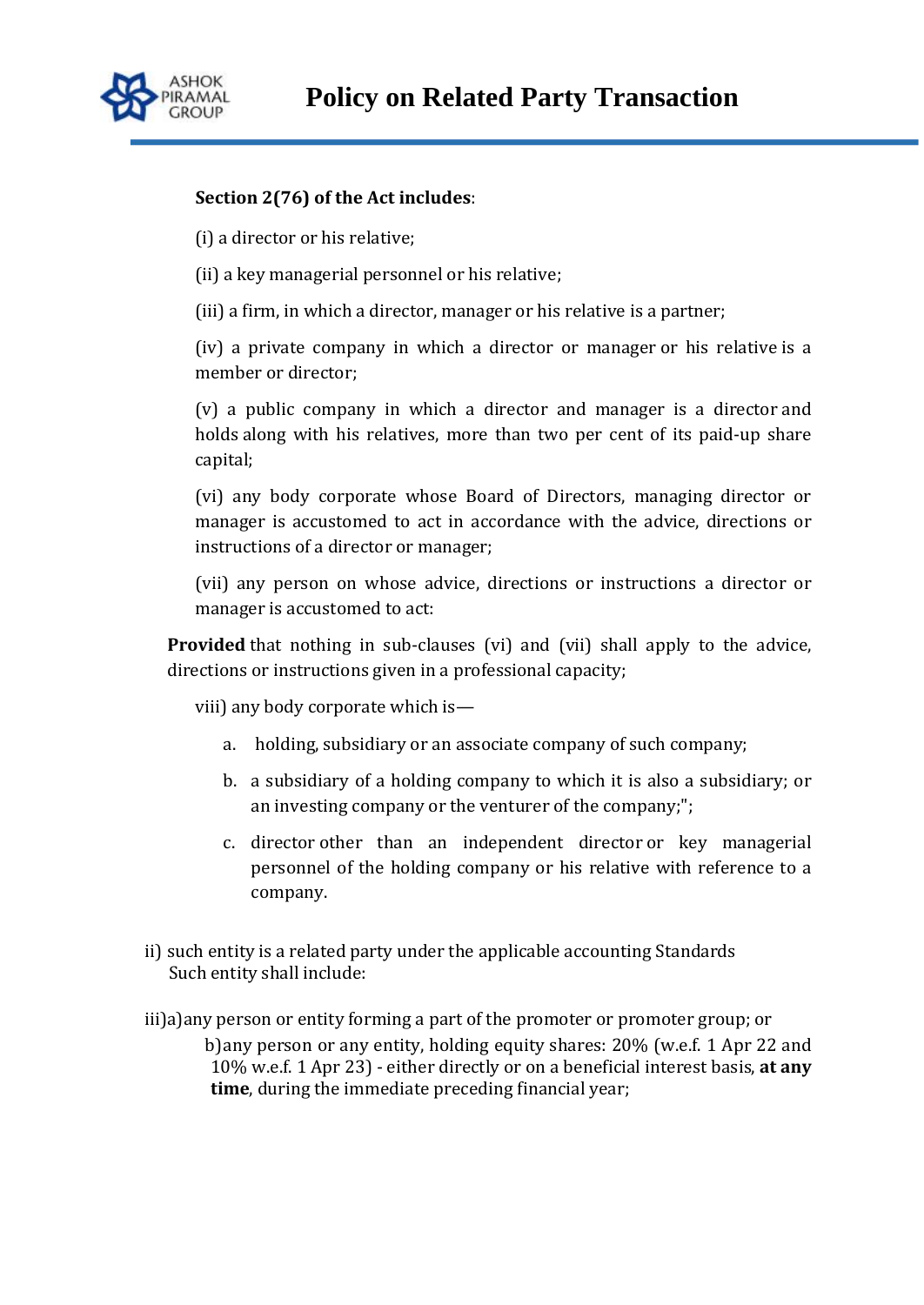

# *(d)* **Related Party Transaction:**

A related party transaction is a transfer of resources, services or obligations between:

(i) a listed entity or any of its subsidiaries on one hand and a related party of the listed entity or any of its subsidiaries on the other hand; or

(ii) a listed entity or any of its subsidiaries on one hand, and any other person or entity on the other hand, the purpose and effect of which is to benefit a related party of the listed entity or any of its subsidiaries, w.e.f. 1 Apr 2023;

Following transactions are identified for the purpose of compliance with regard to related party:

- i. sale, purchase or supply of any goods or materials;
- ii. selling or otherwise disposing of, or buying, property of any kind;
- iii. leasing of property of any kind;
- iv. availing or rendering of any services;
- v. appointment of any agent for purchase or sale of goods, materials, services or property;
- vi. such related party's appointment to any office or place of profit in the company, its subsidiary company or associate company; and
- vii. underwriting the subscription of any securities or derivatives thereof of the Company

Provided the following transactions are exempted under RPT:

- a) the issue of specified securities on a preferential basis, as per ICDR
- b) Corporate actions which are uniformly applicable/offered to all shareholders in proportion to their shareholding: i. payment of dividend; ii. subdivision or consolidation of securities; iii. issuance of securities by way of a rights issue or a bonus issue; and iv. buy-back of securities.
- c) acceptance of fixed deposits by banks/NBFC at the terms uniformly applicable/offered to all shareholders/public, subject to disclosure of the same along with the disclosure of related party transactions every six months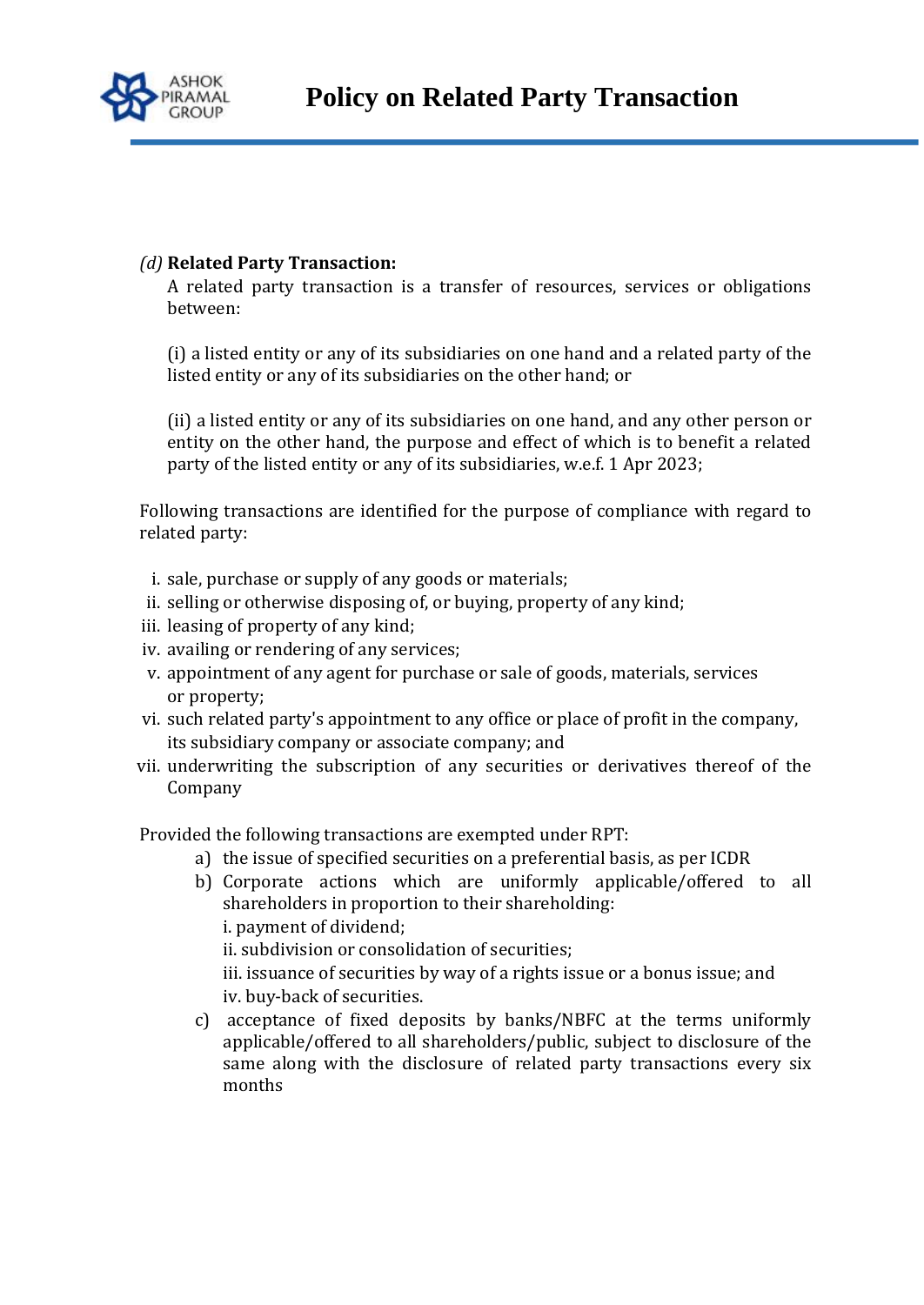

## *(e)* **Material related Party Transaction:** includes the following

- i) A transaction with a related party if entered into individually or taken together with all previous transaction during a financial year exceeds:
	- a) 5% of the annual consolidated turnover of the Company as per its last audited financial statements, in case of transactions involving payments made with respect to brand usage or royalty, or
	- b) exceeds Rs. 1000 Cr or 10% of the annual consolidated turnover of the listed entity as per the last audited financial statements of the listed entity, whichever is lower."

Notwithstanding i) above, a transaction involving payments made to a related party with respect to brand usage or royalty, if the transaction(s) to be entered into individually or taken together with previous transactions during a financial year, exceed five percent of the annual consolidated turnover of the listed entity as per the last audited financial statements of the listed entity; or

**Sr No Details of Transactions Threshold limit** 1 Sale, Purchase or supply of any goods or materials directly or through appointment of agents Amounting to ten per cent. or more of the turnover of the company or rupees one hundred crore whichever is lower 2 Selling or otherwise disposing of, or buying property of any kind directly or through appointment of agents Amounting to ten per cent. or more of net worth of the company or rupees one hundred crore whichever is lower 3 Leasing of property of any kind amounting to ten per cent. or more of the turnover of the company or rupees one hundred crore whichever is lower 4 Availing or rendering of any<br>services directly or through directly appointment of agents Amounting to ten per cent. or more of the turnover of the company or rupees fifty crore whichever is lower Explanation: It is hereby clarified that the limits specified above shall apply for transaction or transactions to be entered into either individually or taken together with the previous transactions during a financial year. 5 Appointment to any office or place of profit in the company, its subsidiary company or associate company at a monthly remuneration exceeding Rs 2,50,000/- 6 Remuneration for underwriting the subscription of any securities or derivatives thereof of the Company Exceeding one per cent of the net worth

The following transaction(s):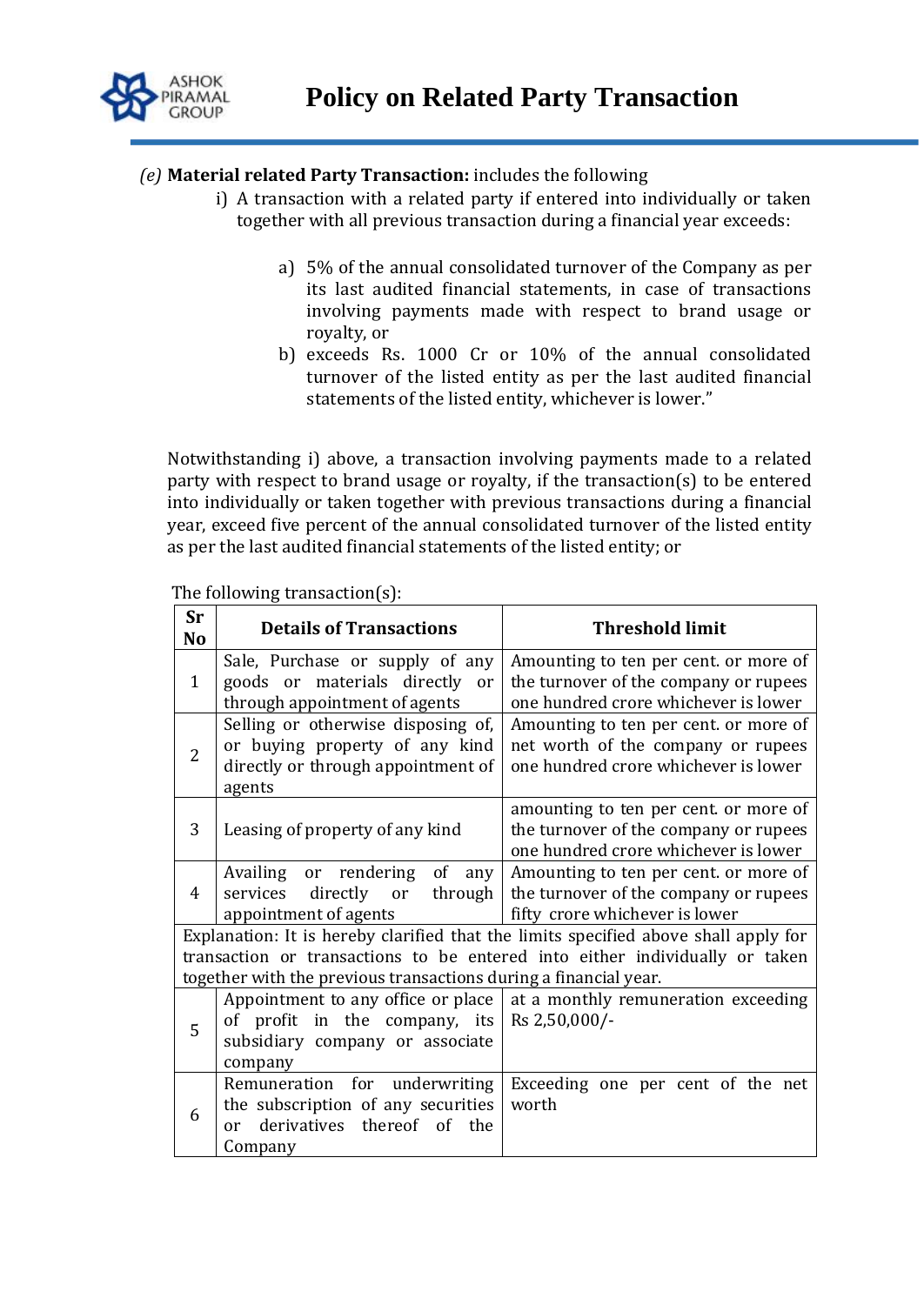

#### **3. REPORTING REQUIREMENTS BY MEMBERS OF THE BOARD**

- a. The Board and the top management shall conduct themselves in such a manner so as to meet the expectations of operational transparency to stakeholders while at the same time maintain confidentiality of information in order to foster a culture for good decision making.
- b. The board of directors shall collectively monitor and manage potential risk of conflicts of interest of management, board members and shareholders including misuse of corporate assets and abuse in related party transactions.
- c. Members of the Board and key executives should be required to disclose to the board whether they, directly, indirectly or on behalf of third parties, have a material interest in any transaction or matter directly affecting the company.
- d. Where any director is interested in any contract or arrangement with a related party, such director shall not be present at the meeting during discussions on the subject matter of the resolution relating to such contract or arrangement.
- e. The Company would ensure that all Related Party Transactions are pre-approved by the Audit Committee. Further, only those members who are Independent Directors in the Audit Committee shall provide a prior approval to all the Related Party Transactions

However, the Audit Committee may grant omnibus approval for Related Party Transactions proposed to be entered into by the company subject to the following conditions

- a. The Audit Committee shall lay down the criteria for granting the omnibus approval in line with the policy on Related Party Transactions of the company and such approval shall be applicable in respect of transactions which are repetitive in nature.
- b. The Audit Committee shall satisfy itself the need for such omnibus approval and that such approval is in the interest of the company;
- c. Such omnibus approval shall specify (i) the name/s of the related party, nature of transaction, period of transaction, maximum amount of transaction that can be entered into, (ii) the indicative base price / current contracted price and the formula for variation in the price if any and (iii) such other conditions as the Audit Committee may deem fit;

Provided that where the need for Related Party Transaction cannot be foreseen and aforesaid details are not available, Audit Committee may grant omnibus approval for such transactions subject to their value not exceeding Rs.1 crore per transaction.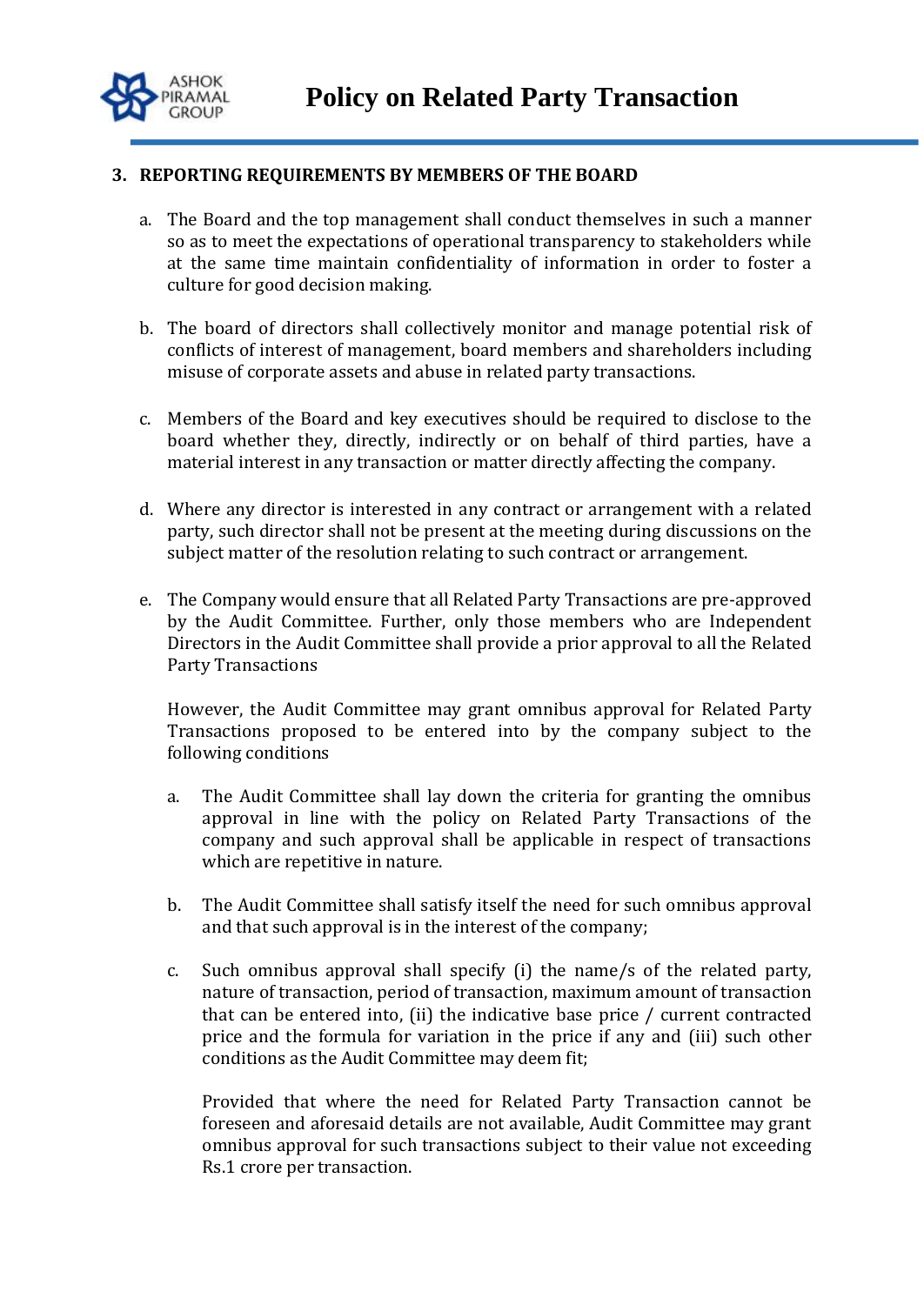

- d. Audit Committee shall review, at least on a quarterly basis, the details of RPTs entered into by the company pursuant to each of the omnibus approval given.
- e. Such omnibus approvals shall be valid for a period not exceeding one financial year and shall require fresh approvals after the expiry of such financial year
- f. The Audit Committee shall also review the status of long-term (more than one year) or recurring Related Party Transactions on an annual basis.
- g. Further the Audit Committee shall be required to approve transaction between subsidiary and related party if:
	- i) Listed entity is not party
	- ii) Tranaction above threshold:
		- a) 10% of annual consolidated turnover
		- b) 10% of annual standalone turnover of subsidiary

However, the prior approval shall not be required where listed subsidiary is a party but the listed entity is not a party, if Regulation 23 and 15(2) are applicable to such listed subsidiary.

Further in case of Unlisted subsidiaries of a listed subsidiary - prior approval of the AC of the listed subsidiary shall suffice.

- f. The approval of the shareholders by way of an Ordinary resolution shall be taken for the material related party transaction as per the applicable provision of the companies Act, 2013(Save & except the transaction entered into in the ordinary course of business which are entered into at arms' length price) or SEBI (Listing Obligations and Disclosure Requirements) Regulations, 2015, as amended from time to time.
- g. The Company while seeking such approval of shareholders shall ensure that all the entities falling under the definition of related parties shall abstain from voting irrespective of whether the entity is a related party with respect to the particular transaction or not.

Provided that the provisions of (f) above shall not be applicable for transactions entered into between the company and any of its wholly owned subsidiaries whose accounts are consolidated with the company and placed before the shareholders at the general meeting for approval.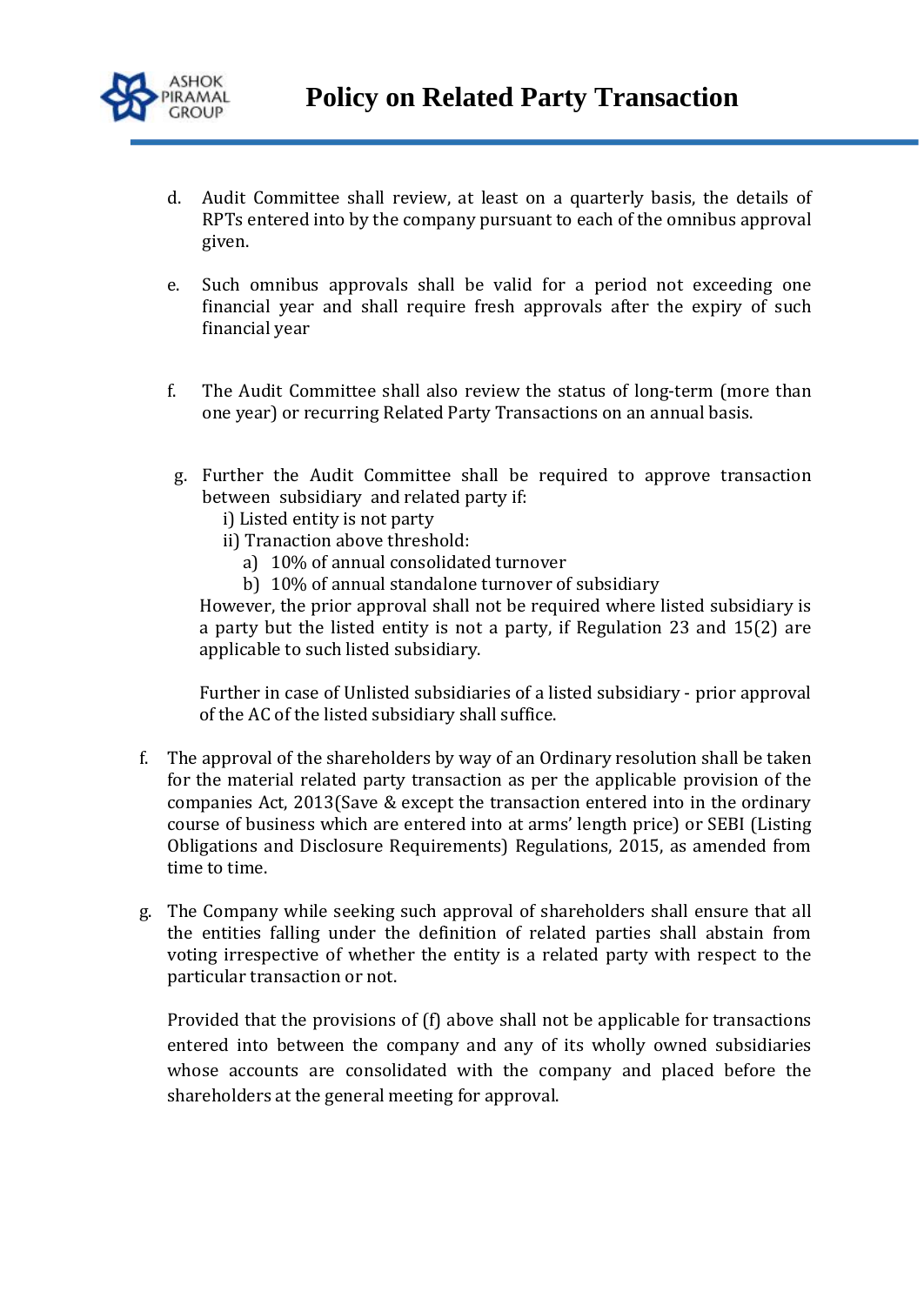

### **4. GENERAL EXEMPTIONS:**

No prior approval shall be required where:

- a) The transaction is entered between two Government Companies
- b) Transactions between holding Company and Wholly owned subsidiaries
- c) Transactions between two Wholly owned subsidiaries whose accounts are consolidated with such holding company and placed before the shareholders at the general meeting for approval.

### **5. DISCLOSURES:**

- $\triangleright$  The Company shall maintain a register pursuant to Section 189 of the Act and enter therein the particulars of all the Related Party Transactions with a Related Party.
- $\triangleright$  The Company is committed to disclose the details of all related party transactions and/or material related party transaction in its annual report including its financial statement, on the website of the Company and also on Stock Exchanges where the equity shares of the Company are listed and to such other authority as may be prescribed from time to time transactions with related parties on quarterly basis along with the compliance report on corporate governance.
- $\triangleright$  The company shall disclose this policy on dealing with Related Party Transactions on its website and the web link thereto shall be provided in the Annual Report.

### **6. MISCELLANEOUS:**

- $\triangleright$  This Policy shall be reviewed by the Board of Directors at least once every three years and updated accordingly
- $\triangleright$  Dealing with Related Party Transactions shall be in accordance with the Companies Act, 2013 & Rules made thereunder, SEBI (Listing Obligations and Disclosure Requirements) Regulations, 2015, applicable Indian Accounting Standards and other applicable provisions for the time being in force.
	- $\triangleright$  In the event of any conflict between the provisions of this Policy and of the Act or Listing Regulations or any other statutory enactments, rules, the provisions of such Act or Listing Regulations or statutory enactments, rules shall prevail over this Policy. Any subsequent amendment / modification in the Listing Regulations, Act and/or applicable laws in this regard shall mutatis mutandis apply to /prevail upon this Policy